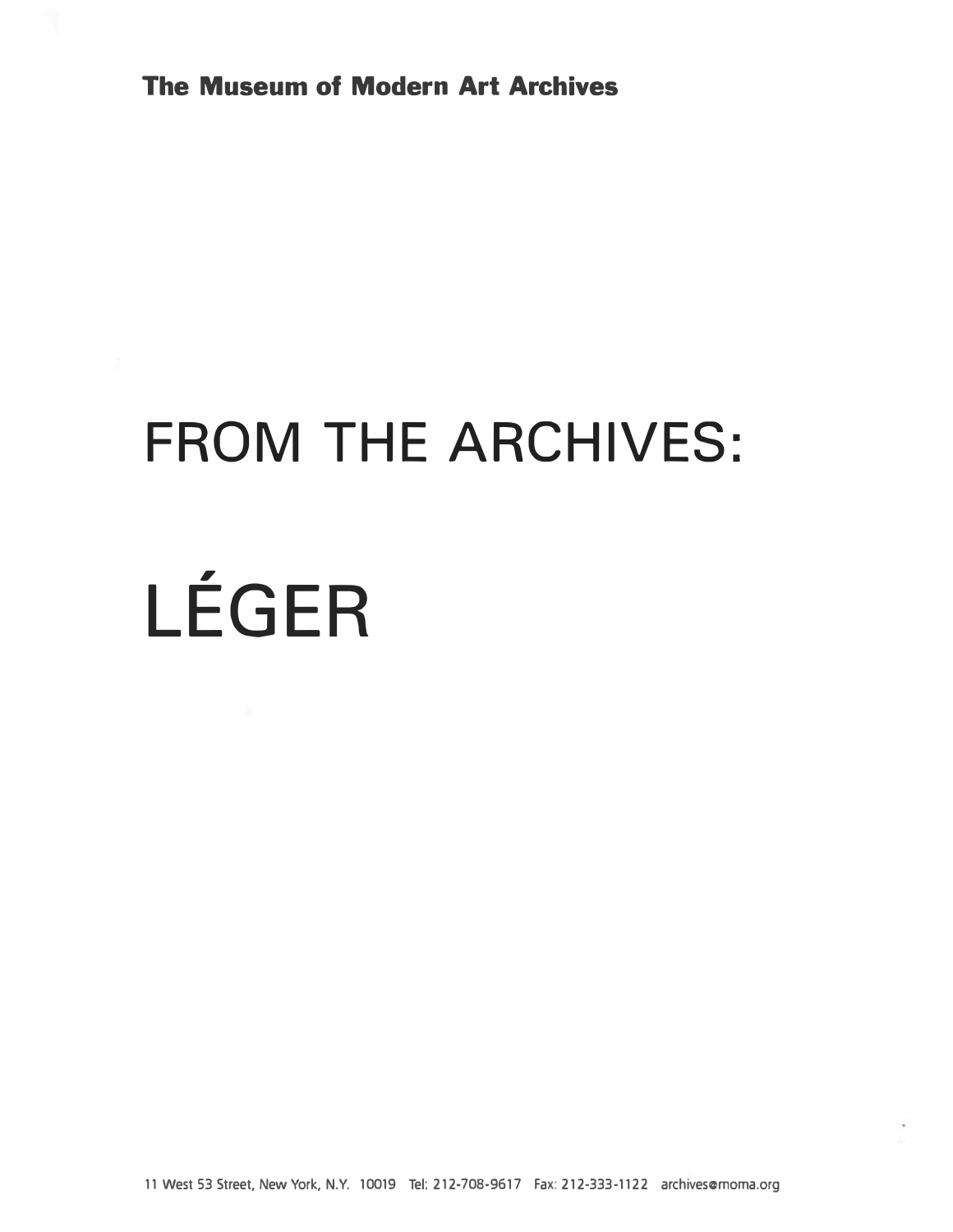# FROM THE ARCHIVES: LÉGER

The Museum of Modem Art Archives was established in 1987 by resolution of the Board of Trustees as an independent Museum program to preserve and make accessible the Museum's historical records to Museum staff, outside scholars, and researchers. Additionally, the Museum Archives is the custodian of primary source material and other historical documentation related to the history of twentieth-century art. Documents in this exhibition, on view February 26 through May 12, 1998, were selected by the Museum Archives staff from the holdings of the Museum Archives for display in conjunction with the current exhibition Fernand Léger.

#### 1. Lecture; photograph

Translation in English by Harold Rosenberg of the lecture The New Realism presented by Leger at the time of the retrospective, Fernand Leger: Paintings and Drawings, September 30, 1935 to October 24, 1935; published in Art Front, December 1935. Photograph of Léger, "Seated Cubist," published in Vanity Fair, November, 1935.

The Museum of Modem Art Archives, NY: Public Information Scrapbook #22.

## 2. Photograph

At the time of the 1935 Leger retrospective, the Museum was located in a five-story townhouse at 11 West 53 Street, leased to the Museum from May 1932 until June 1937 by John D. Rockefeller, Jr. The mobile by Alexander Calder, served to announce a later exhibition in 1936, Cubism and Abstract Art in which five works by Léger were included.

The Museum of Modem Art Archives, NY: Slide Collection.

#### 3. Newsclipping

An article based on an interview with Léger, New York Herald Tribune, October 5, 1935.

The Museum of Modem Art Archives, NY: A. Conger Goodyear Scrapbook #36. A. Conger Goodyear (1877-1964), was President of The Museum of Modem Art, 1929-1939.

#### 4. Typescript notes

Summary in English of Leger's lecture on The New Realism, delivered at MoMA on October 4, 1935.

The Museum of Modem Art Archives, NY: Alfred H. Barr, Jr. Papers, X.38. Alfred H. Barr, Jr. (1902-1981) was the founding Director ofthe Museum until 1943 when he was named Advisory Director. In 1944, Barr was appointed Director of Research in Painting and Sculpture. From 1947 until his retirement in 1967, Barr was the Director of Museum Collections.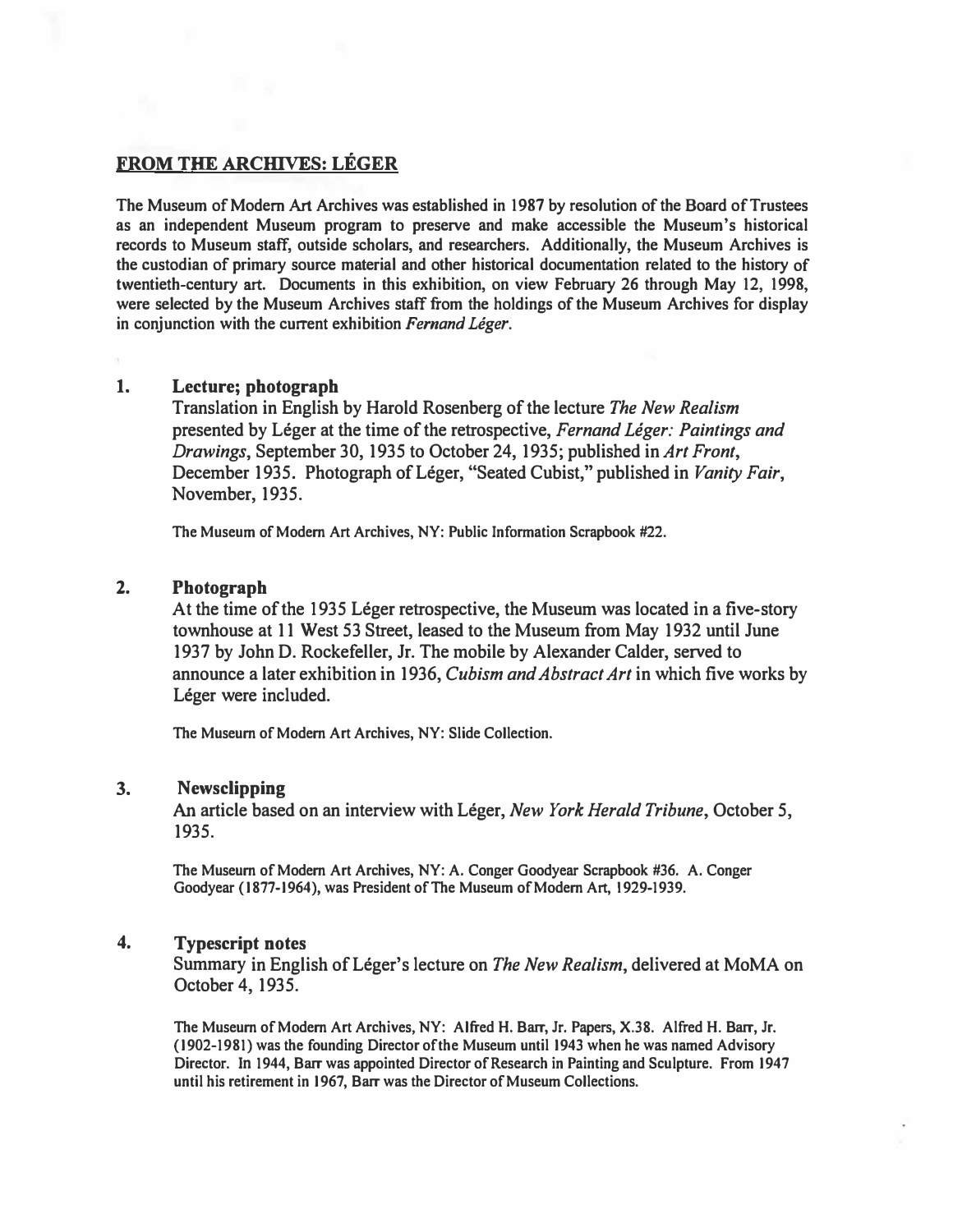# 5. Invitation

The Museum of Modern Art Film Library sponsored a program on October 18, 1935, which included a screening of Ballet mécanique and a lecture by Léger in French on Painting and Advance Guard Films.

The Museum of Modem Art Archives, NY: Alan R. Blackbum, Jr. Papers, Scrapbook #I. Blackbum held several positions from 1932 through 1934: Assistant Treasurer, Executive Secretary and Executive Director.

#### 6. Photographs

Film stills from Léger's *Ballet mécanique*, screened at MoMA on October 18,1935. This film is being screened in The Roy and Niuta Titus Theater I Lobby in conjunction with the current Fernand Léger exhibition.

The Museum of Modem Art Archives, NY: Alfred H. Barr, Jr. Papers, X.38.

#### 7. Financial ledger

\$300.00 was provided by A. Conger Goodyear for the Museum's 1936 purchase of Léger's Breakfast.

The Museum of Modern Art Archives, NY: General Ledger, December 1929 - June 1940.

#### 8. Guestbook

Léger visited the Museum on the occasion of his 1935 retrospective and signed the Museum Guestbook. His signature is the second from the bottom on the left-hand side of the left page. From this Guestbook, on an earlier page, we learn that Léger's first visit to the Museum was in 1931 when he viewed Henri Matisse, November 2, 1931- December 6, 1931, the first exhibition that The Museum of Modern Art devoted to a foreign artist.

The Museum of Modem Art Archives, NY: Museum Guestbook, 1929-1944.

#### 9. Attendance ledger

9,374 people visited the Museum during the 1935 Léger retrospective.

The Museum of Modem Art Archives, NY: Attendance Records for Exhibitions, November, 1929- April, 1936.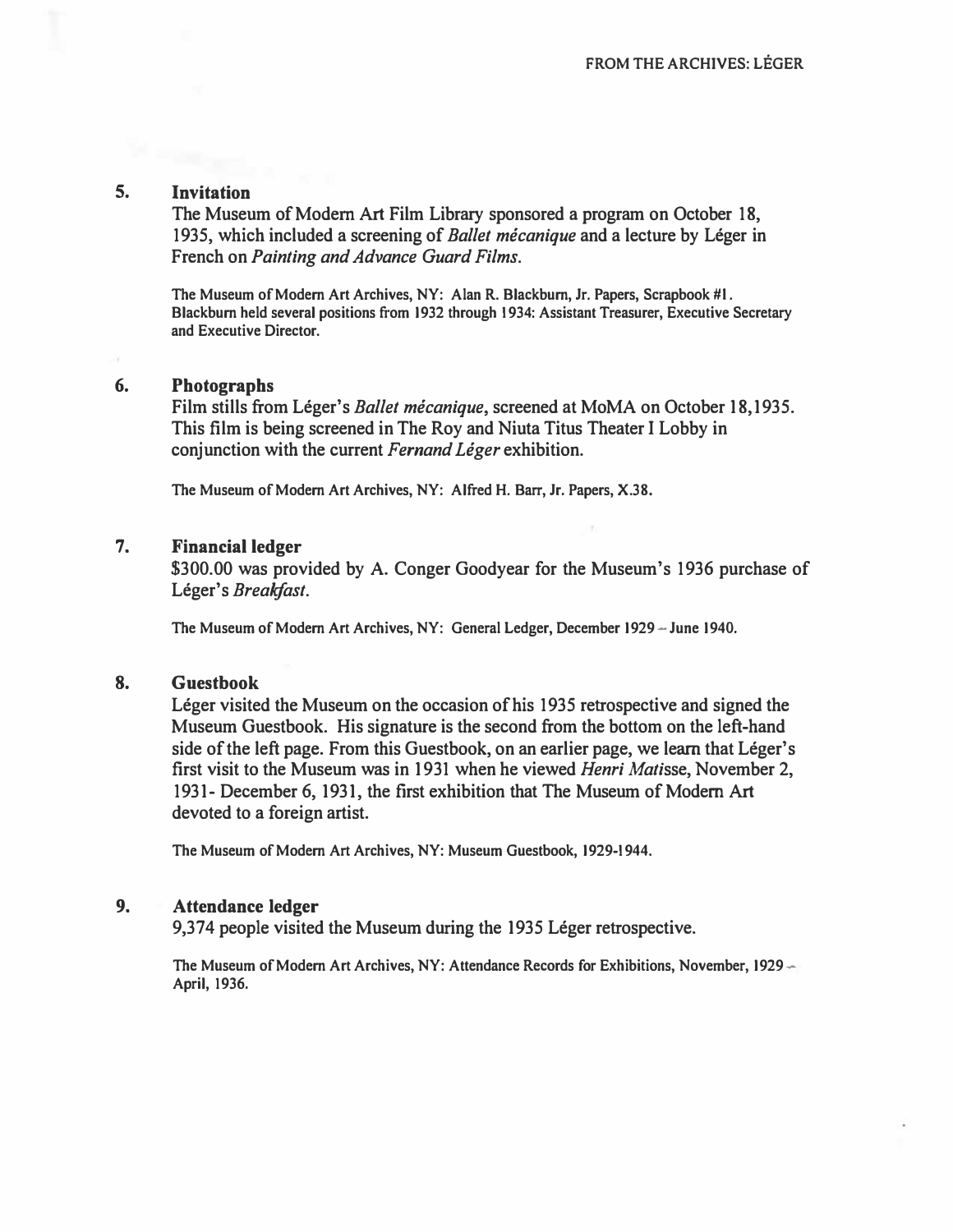# 10. ALS Fernand Léger – Léonce Rosenberg, August 23, 1918

Léger expresses excitement about his acrobats and writes about "un projet de cirque enorme [a plan for a huge circus] ... vera-t-il le jour? [will it ever see the light of day?]''.

The Museum of Modem Art Archives, NY: Leonce Rosenberg Papers. Rosenberg (1879-1947) was Léger's most important dealer in the 1910s and 1920s.

#### 11. TLS Katherine S. Dreier- Frederick P. Keppel, February 8, 1929

Katherine S. Dreier, President of the Societe Anonyme, appealed to Frederick P. Keppel of the Carnegie Corporation in 1929 for assistance in the Societe Anonyme's efforts to exhibit and advocate modern art; Léger is one of the artists mentioned.

The Museum of Modem Art Archives, NY: Katherine S. Dreier Papers, I.

## 12. Exhibition catalogue

Five works by Léger were included in the Museum's exhibition Cubism and Abstract Art, March 2, 1936 to April 19, 1936; lenders of works by Léger included Daniel-Henry Kahnweiler, Léonce Rosenberg and the Société Anonyme.

The Museum of Modem Art Library, NY: MoMA #46.

13. TLS Alfred H. Barr, Jr. - Fernand Leger, November 9, 1942 and June 9, 1942 Barr and Léger correspond about the title of the artist's painting Three Women, originally called Le Grand Déjeuner. From this letter we learn that Barr was partially responsible for giving the work a new title.

The Museum of Modem Art Archives, NY: Alfred H. Barr, Jr. Papers, 1.50.

# 14. TLS Fernand Léger – Curt Valentin, n.d.

Correspondence from Léger to the dealer, Curt Valentin, requesting information on a future exhibition:

"My dear friend, Finding myself in the midst of various exhibition proposals for the next trimester, I would be grateful to you, if at all possible, to confirm the dates, and an approximate number of drawings, gouaches and paintings, for the exhibition in London for which you have engaged me. Amigo and have a nice vacation /S/Léger".

The Museum of Modem Art Archives, NY: Curt Valentin Papers, 18. Curt Valentin (1902-1954), emigrated from Hamburg to New York in 1937 where he opened the Buchholz Gallery, renamed after 1951 the Curt Valentin Gallery. He showed the work of Leger in addition to other modem masters.